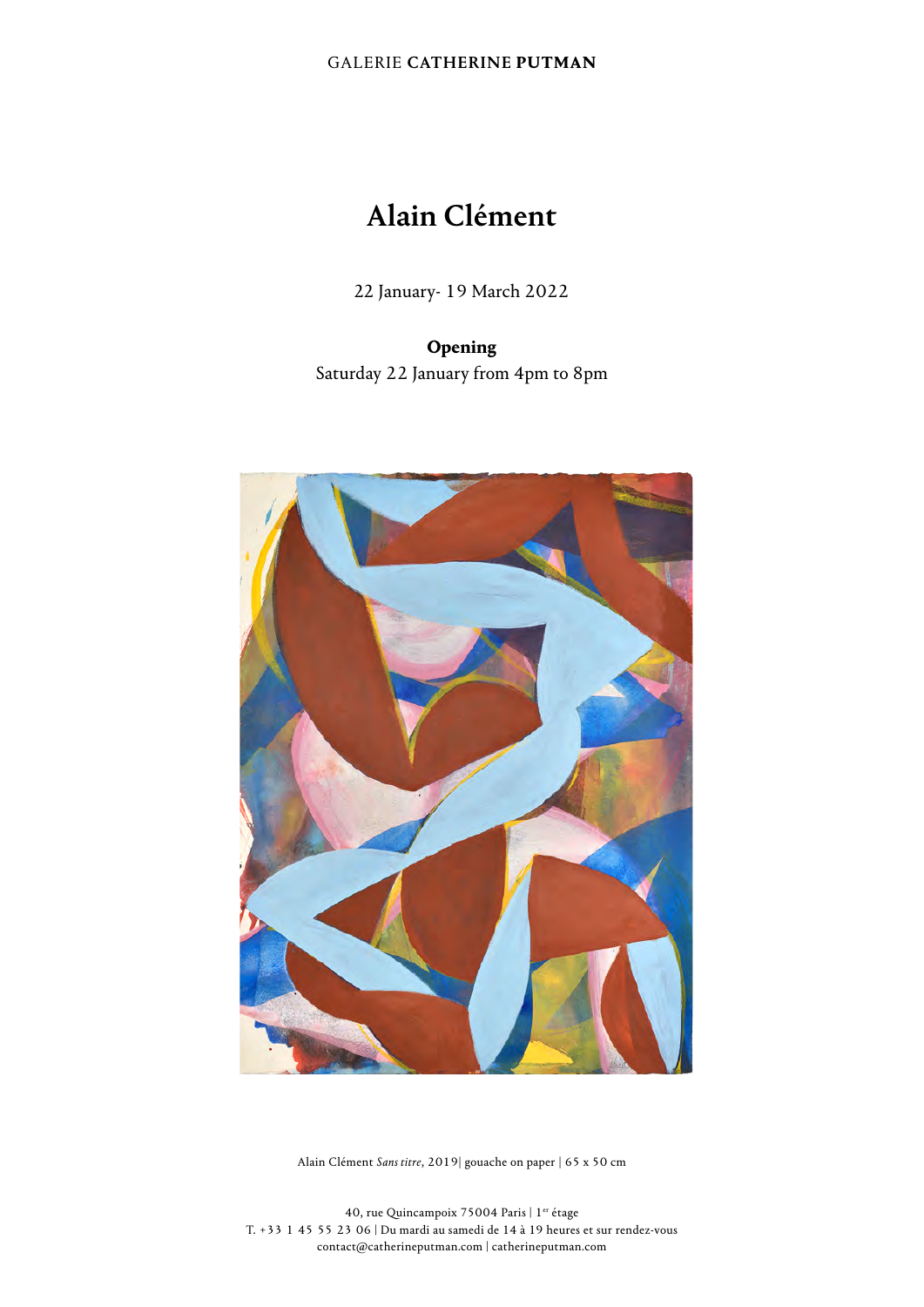The gallery is pleased to hold an exhibition by Alain Clément.

The works chosen—with the accent laid on paintings on paper and reliefs in painted wood—were made from 2019 to 2021. Alain Clément's latest painted or sculpted compositions—the two techniques are closely related in his work – are based on the superimposition of forms and colours.

Large arabesques painted with gouache stretch over the whole of the paper that has a watercolour ground in explosive tones.

With the transparency of the watercolour and the matt of gouache, the contrast in matter is added to the many-hued palette.

After giving structure to space by using a continuous line, Alain Clément has for a number of years used superimpositions and the interlacing of solid forms and curves, creating a new depth.

The gallery is also showing new painted wood reliefs made in 2021.

In sculpture, where Alain Clément works mainly using steel, he has turned to wood recently as it is lighter and easier to handle. He cuts it into varied curved and irregular shapes that form a vocabulary of signs. Once painted, the different components are assembled and can give rise to figurative coincidences.

A painter and sculptor, Alain Clément is also an engraver and his aquatints have been published regularly by the gallery since the 1990s. The new exhibition is therefore an occasion to show new colour engraving that completes the three fine works published in 2020 with the collaboration of Atelier René Tazé.

\_\_\_\_\_\_\_\_\_\_\_\_\_\_\_\_\_\_\_



Alain Clément was born in Neuilly-sur-Seine in 1941.

He lives and works in Nîmes, Paris and Berlin.

From 1970, he taught at Ecole des Beaux-Arts de Montpellier, then leaving it for the Ecole des Beaux-Arts de Nîmes, becoming the Director in 1985.

For nearly 40 years the artist has developed abstract work sited between expression and a quest for composition. His paintings, sculptures and engravings combine optical pleasure, sensitivity and constructive strength.

After L'Arsenal-Musée de Soissons in 2016, the Musée d'art moderne de Céret devoted a solo exhibition to him in 2017.